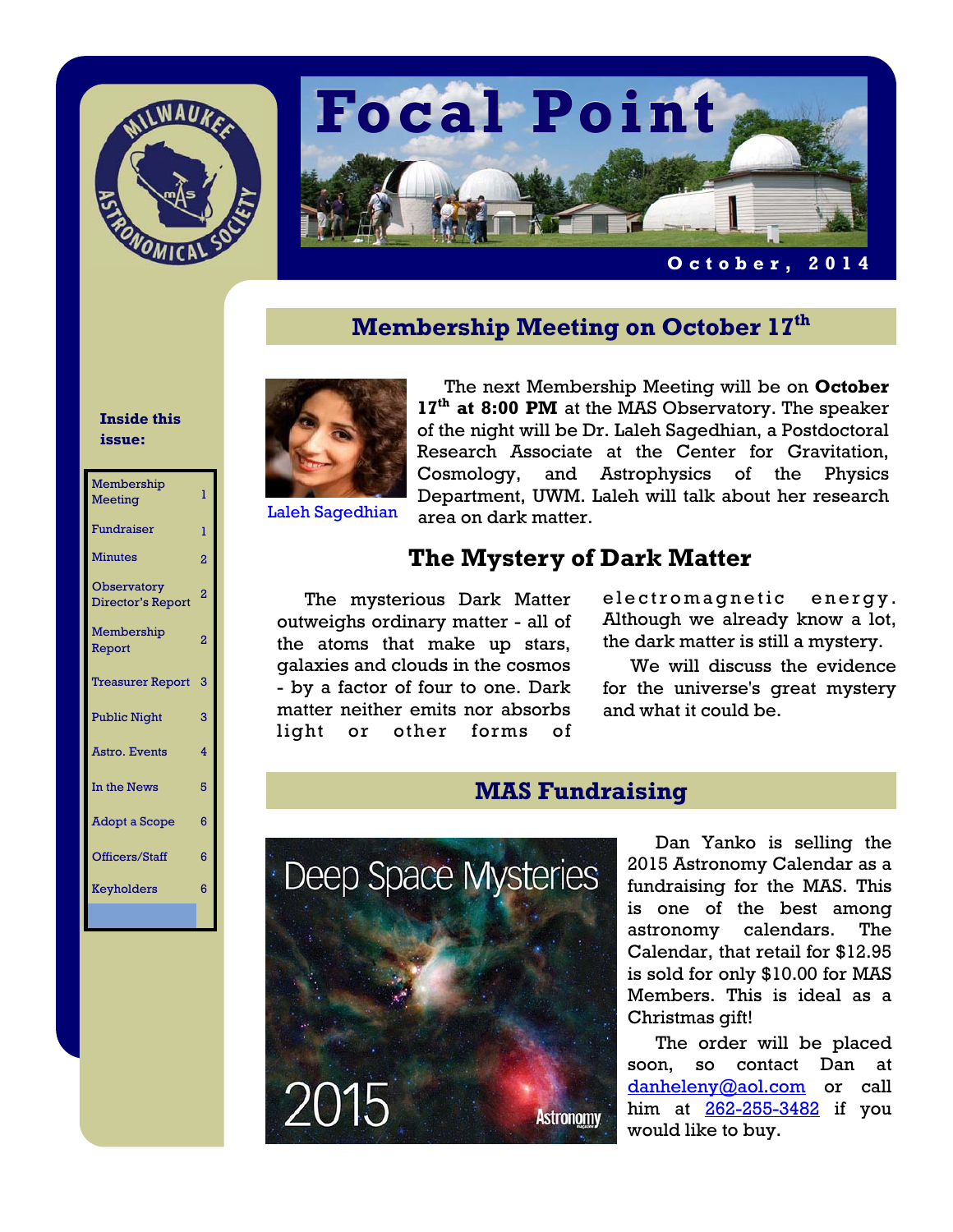### **Page 2**

## **Observatory Report**

We have made great progress regarding the addition of the two telescopes going into the Zit Observatory. The building work is nearly complete. The scopes are on their pedestals and we are happy to report that the clearance is a solid 4 inch.

 Paul Borchardt has made progress on the Halbach scope (aka A scope) by replacing the focuser with a motorized one. It was also collimated.

 Website update: we did get paperwork from the state for the approval process on our non-profit status for PayPal so we can accept donations through the website. Web traffic has risen to about 300 visitors a day.

> Respectfully Submitted, Gene Hanson, Observatory Director

## **Membership Report**

We are well into the renewal process for the 2014-15 calendar year. As the renewals seemed to be coming slow from the notice in the Newsletter, we sent out individual emails to those who had not responded yet and expanded that list to anyone who had lapsed in 2013. For our next step we plan on sending out a mailing hoping that might help further. So far we have received 27 membership renewals.

 We are happy to welcome 5 new members who joined the MAS in September:

Vinod Meesala and family, Brajendra Gupta and family, David L. De Bruin, Jeffrey Kraehnke, and David Barnstable.

> Respectfully Submitted, Tamas Kriska, Committee Chair

## **Meeting Minutes**

**Held** on September 19<sup>th</sup> at the MAS Observatory, New Berlin. The meeting was called to order at 8:02 PM by President, Scott Jamieson.

**Minutes** and **Reports** will be submitted ahead the meetings electronically, and will not be read.

**Old Business** - Scott gave an update on the Z project. Since the Right Ascension box is unable to handle the huge weight of the scope, Z scope will be put back to the original visual state. The camera and filters we bought will be set out to the new 14" telescope, which is on an extremely high quality mount. This way we have the imaging capability we were looking for, just not in the same observatory building.

**The Program** Brian Ganiere introduced the speaker of the night, Megan DeCesar Postdoctoral Research Associate from the Center of Gravitation, Cosmology and Astrophysics of the Department of Physics UWM. Megan gave a presentation entitled "Pulsars: The Universal Timekeepers".



The meeting was adjourned at 9:08 PM.

Respectfully Submitted, Agnes Keszler, Secretary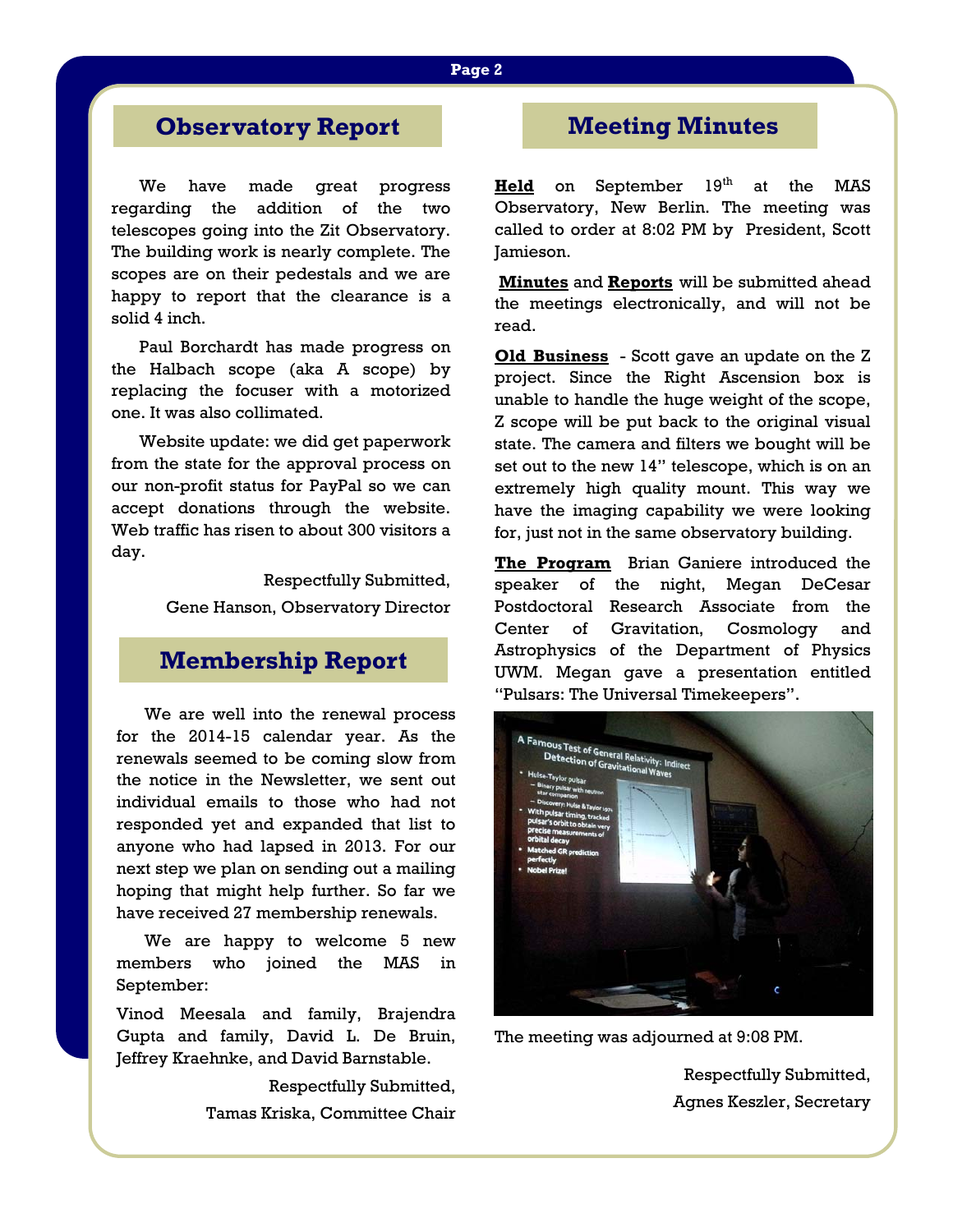### **Page 3**

## **Treasurer's Report**

| \$2,033.69  | <b>Starting Balance as of 8/8/2014</b>   |  |
|-------------|------------------------------------------|--|
|             | <b>Expenditures</b>                      |  |
| \$75.42     | <b>WE Energies</b>                       |  |
| \$1,888.45  | Oceanside Photo - 8" Celestron telescope |  |
| \$17.80     | Paypal Fees                              |  |
| 75.00       | JMI Focuser for A-scope                  |  |
| -\$2,056.67 | <b>TOTAL Expenditures</b>                |  |
|             | Revenue                                  |  |
| \$2,000.00  | Transfer from Investco                   |  |
| \$135.00    | <b>Cash Donation</b>                     |  |
| \$2,112.00  | <b>Membership Dues</b>                   |  |
| \$154.46    | Paypal Account                           |  |
| \$4,401.46  | <b>TOTAL Revenue</b>                     |  |
| \$4,378.48  | <b>Ending Balance as of 9/17/2014</b>    |  |

Respectfully Submitted: Dennis Roscoe, Treasurer

## **The Last Public Night**

 The weather disaster continued on October 3rd . We had the third cloudy public night in a row. Many MAS members came out to the hill, and we could not hide our disappointment. What a bad luck.

 But shortly after 7 PM the first visitor arrived. And the second one. And the third one. Our enthusiastic guests just kept coming, they did not let themselves discourage by the weather. By the time the presentations started, we had a good 30 people in the quonset, not counting the members.

First Gene Hanson gave a



flavor for the club showing a power point about the past and present of the MAS, then Brian Ganiere gave a talk about the Moon. Finally everybody went over to the Z dome to enjoy a tour given by Scott Jamieson.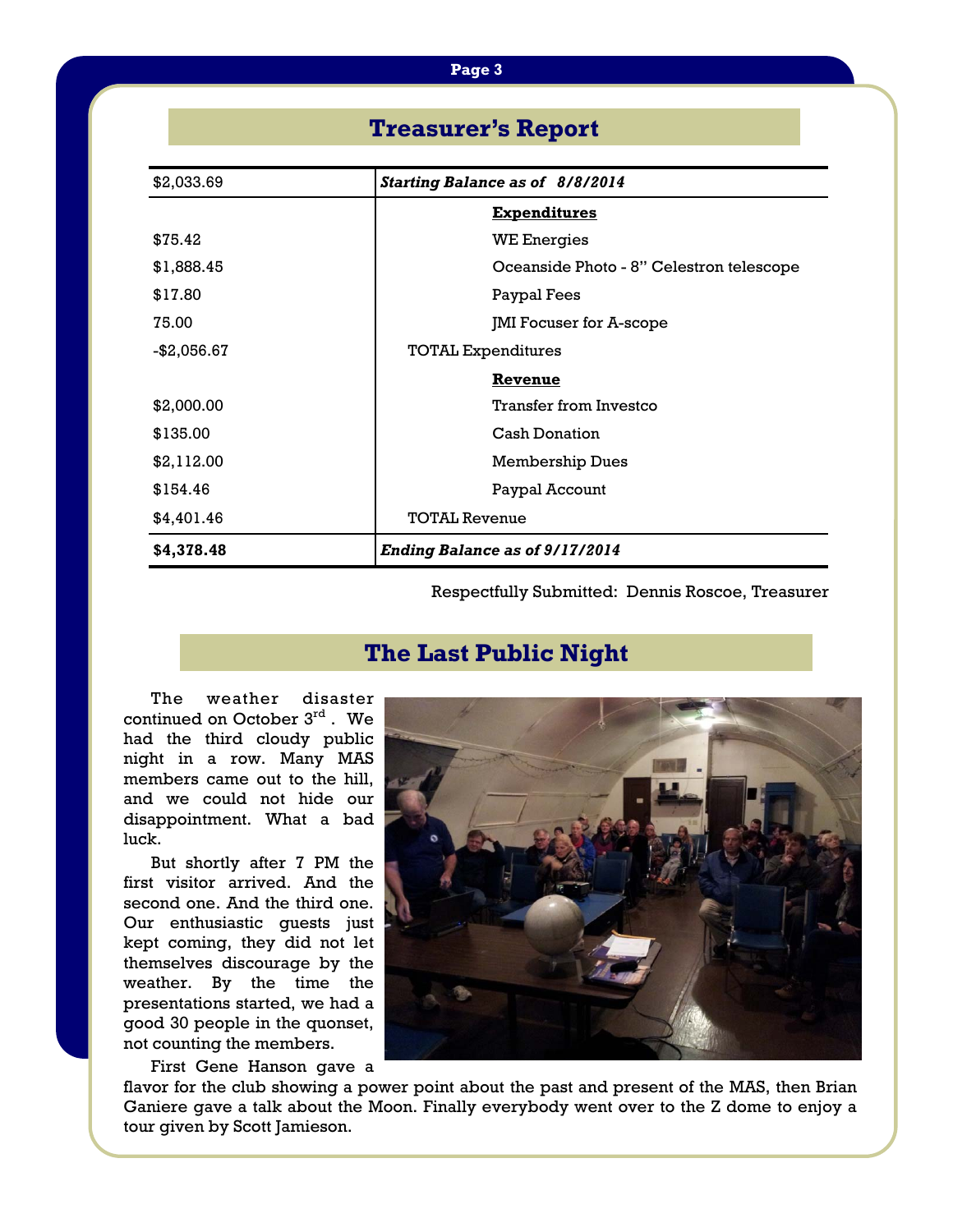## **Astronomical Events**

## **Lunar Eclipse on October 8th**

Many devoted members stayed awake very late on October  $7<sup>th</sup>$ , or got up early on October  $8<sup>th</sup>$  to enjoy the total lunar eclipse which started at 4:15 AM and still lasted when the moon set at 6:16.





Paul Borchardt mounted his DSLR camera on A scope and used a 800 mm F8 telephoto lens.



Paul Borchardt also took pictures with the camera on a tripod, and using a 200 mm telephoto (left), while Paul Smith photographed the eclipse from Bay View, near the lake (right).

## **Partial Solar Eclipse on October 23th**

A partial solar eclipse can be observed in the afternoon of October 23<sup>th</sup>. You will need a very good western horizon to see most of the event. The eclipse starts at 16:33:05 (CDT) with the sun just 13 degrees above the horizon. Mid-eclipse is at 17:40:56 with the sun just 2 degrees above the horizon. 57% coverage. Sunset is at 17:56. Stay tuned.

### **Page 4**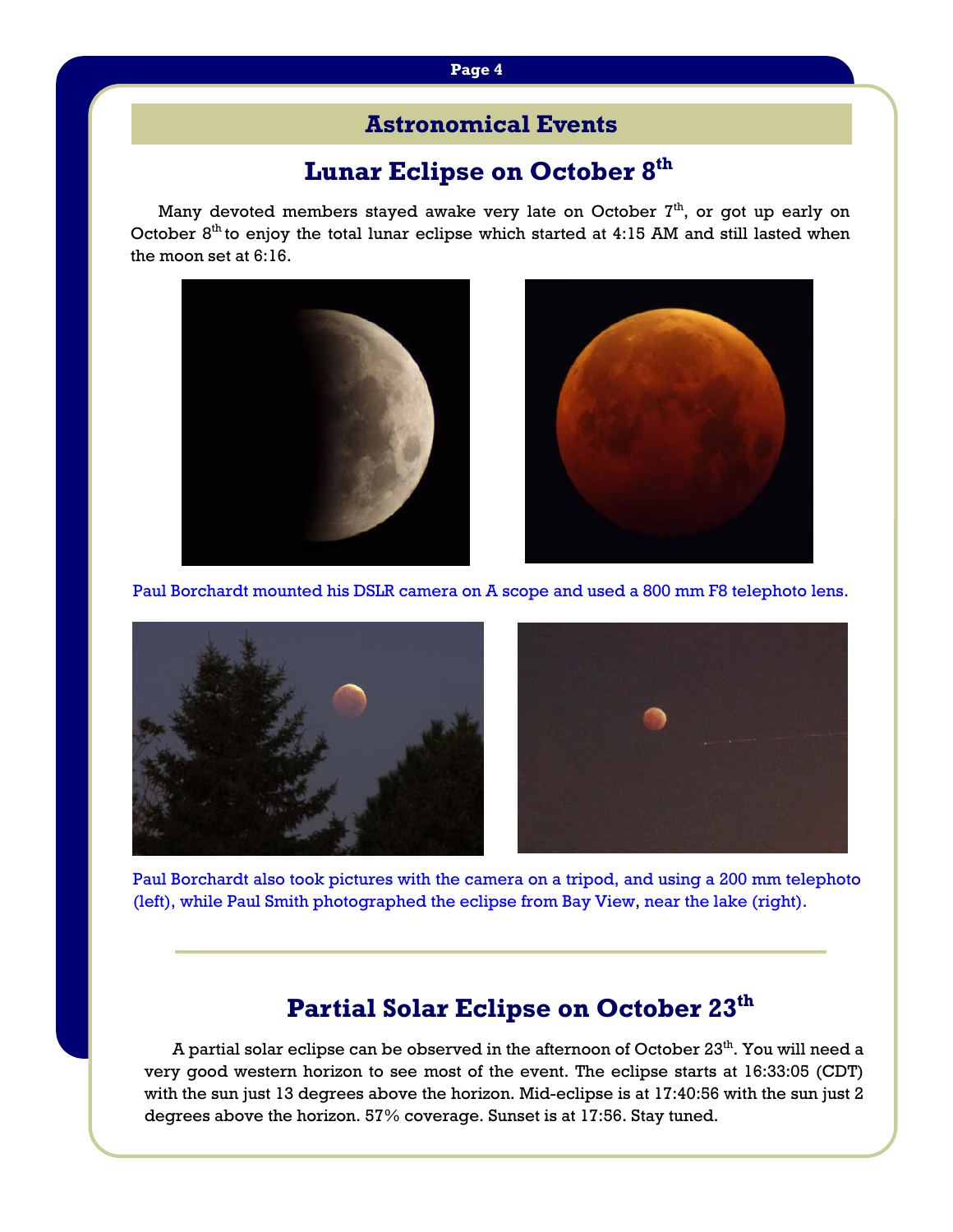## **In the Astronomical News**

## **'Smoking Gun' for Stellar Explosion Mystery**

Some stars end their lives in cataclysmic explosions: spectacular supernovae, which briefly become the most brilliant objects in their home galaxies, visible from millions or even billions of light-years away. Supernovae are of several distinct types, as is evident from their spectra - the distribution of colors of the supernova light. One major category is core-collapse supernovae. The most mysterious of these are known as Type IIb. Theory and computational simulations suggested that some may be stars that have entered the Wolf -Rayet phase of their final existence.

 In Wolf-Rayet stars—behemoths over 20 times as massive as our Sun and at least five times as hot—nuclear reactions have produced carbon,

oxygen, and heavier chemical elements. Some of these elements are mixed to the surface and help produce powerful winds that shed part of the star's outer layers into space. After the Wolf-Rayet star's core turns to iron, evidence suggested that protons and electrons merge and the core collapses, releasing a flood of energy and neutrinos, and powering a shock wave that explodes the star. But until recently, no definitive o b s e r v a t i o n s confirmed that hypothesis, in part

SN 2013cu (iPTF13ast) SDSS, prior to supernova explosion Palomar

Gal-Yam et al. 2014; Nature, May 22, 2014

While observing a galaxy known as UGC 9379 (left; image from the Sloan Digital Sky Survey) about 360 million lightyears from Earth, the iPTF team used a 1.2-meter robotic telescope at Palomar Observatory to discover a new supernova, SN 2013cu (right, marked with an arrow; image from a 1.5-meter robotic telescope, also at Palomar).

because dense clouds of stellar winds often obscure Wolf-Rayet stars. The definitive answer came on May 3, 2013, illuminated in a brilliant flash of ultraviolet light from a supernova dubbed SN 2013cu, in a galaxy 360 million lightyears away in the constellation Boötes.

 The iPTF is a computationally beefier upgrade to the original Palomar Transient Factory (PTF) launched in 2008, which can catch supernovae within hours after their initial light reaches Earth. Atop Palomar Mountain, the 1.2-meter Samuel Oschin Telescope acts as an automated wide-field survey camera, snapping exposures of 7 square degrees across the night sky. Every minute, its

analyze the wind's chemical makeup—which revealed the composition of the star before it exploded, confirming it to be similar to that of a Wolf-Rayet star. For the first time, we can directly point to an observation and say that this type of Wolf-Rayet star leads to this kind of Type IIb supernova.

#### *–Trudy E. Bell, M.A.*

The University of California High-Performance AstroComputing Center (UC-HIPACC), based at the University of California, Santa Cruz, is a consortium of nine University of California campuses and three Department of Energy laboratories (Lawrence Berkeley Laboratory, Lawrence Livermore Laboratory, and Los Alamos National Laboratory). UC-HiPACC fosters collaborations among researchers at the various sites by sponsoring an annual advanced International Summer School on AstroComputing (ISSAC), offering travel and other grants, co-sponsoring conferences, and drawing attention to the world-class resources for computational astronomy within the University of California system. More information appears at http://hipacc.ucsc.edu .

a s t r o n o m e r s worldwide. The iPTF alert triggered researchers at the Weizmann Institute of Science to capture a spectrum with the 10 m Keck-I telescope only 10 hours after SN 2013cu was first imaged, just 15.5 hours after light from the explosion

reached Earth. Shortly after the star exploded, an ultraviolet flash from the shock wave heated and lit up the wind. The UV flash was brilliant enough

for the iPTF team to

 Less than 30 minutes after images are taken, coordinates of suspected supernovae are sent to

sensitive 96-megapixel CCD camera records stars and galaxies down to 21st magnitude, 2.5 million times fainter than the human eye can see.

 Each digital image is instantly beamed to the San Diego Supercomputing Center at UC San Diego, and then to the National Energy Research Scientific Computing Center (NERSC) at Lawrence Berkeley National Laboratory (LBNL). Within minutes, supercomputers subtract reference images from each incoming image, comparing new sources of light to all public databases. Every night, on average, iPTF discovers one to two new supernovae.

**Page 5**